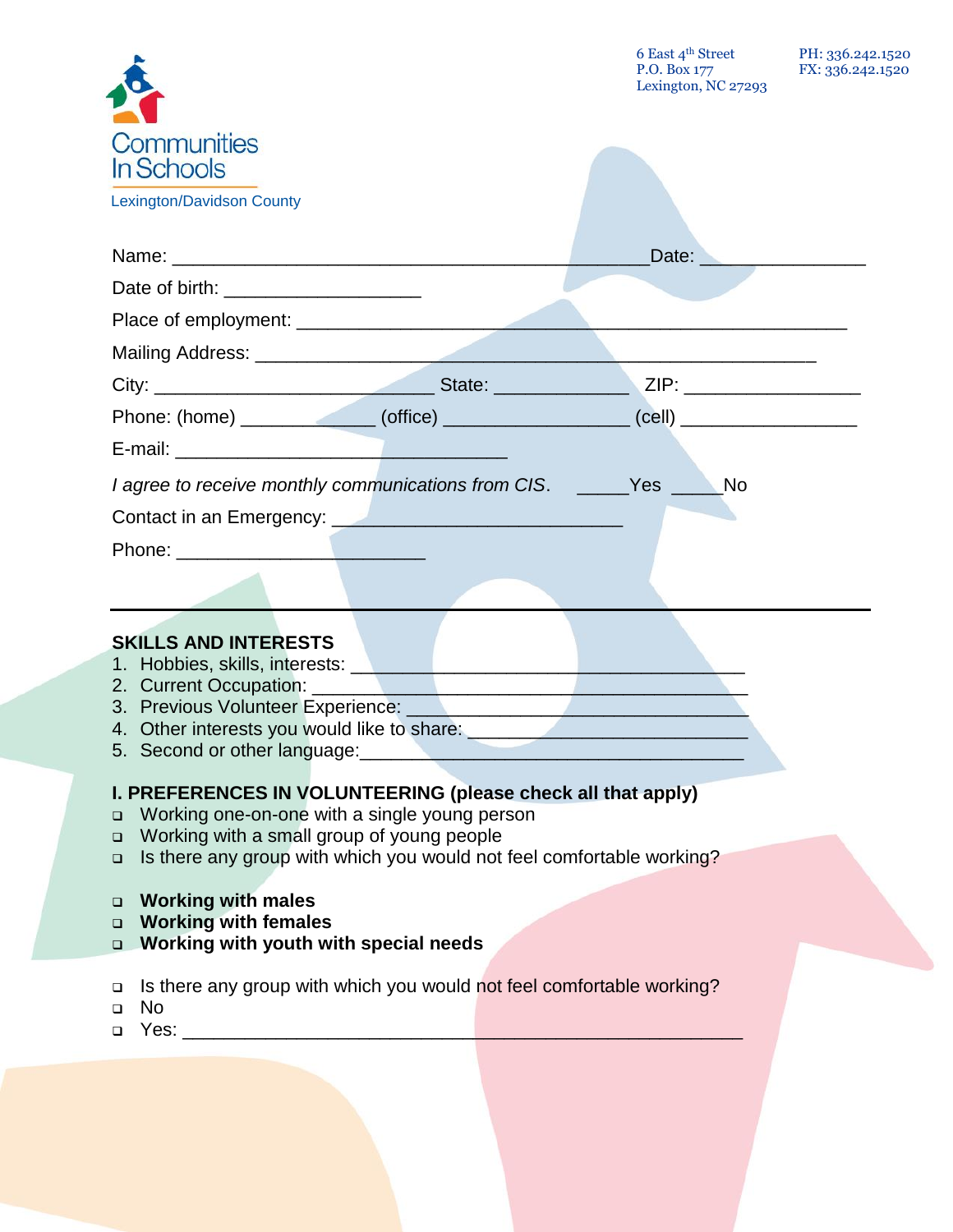

6 East 4th Street P.O. Box 177 Lexington, NC 27293 PH: 336.242.1520 FX: 336.242.1520

# **I. AVAILABILITY**

At what times are you interested in volunteering?

Days: \_\_\_\_\_\_\_\_\_\_\_\_\_\_\_\_\_\_ Times: \_\_\_\_\_\_\_\_\_\_\_\_\_\_\_\_\_\_\_\_\_\_\_\_\_\_\_\_\_

Schools and Lunch Times: please be aware that your student's lunch time will occur at some point during the time range shown. Please check the school that you would be interested in serving; if more than one preference, check all that apply.

Elementary (K-5)

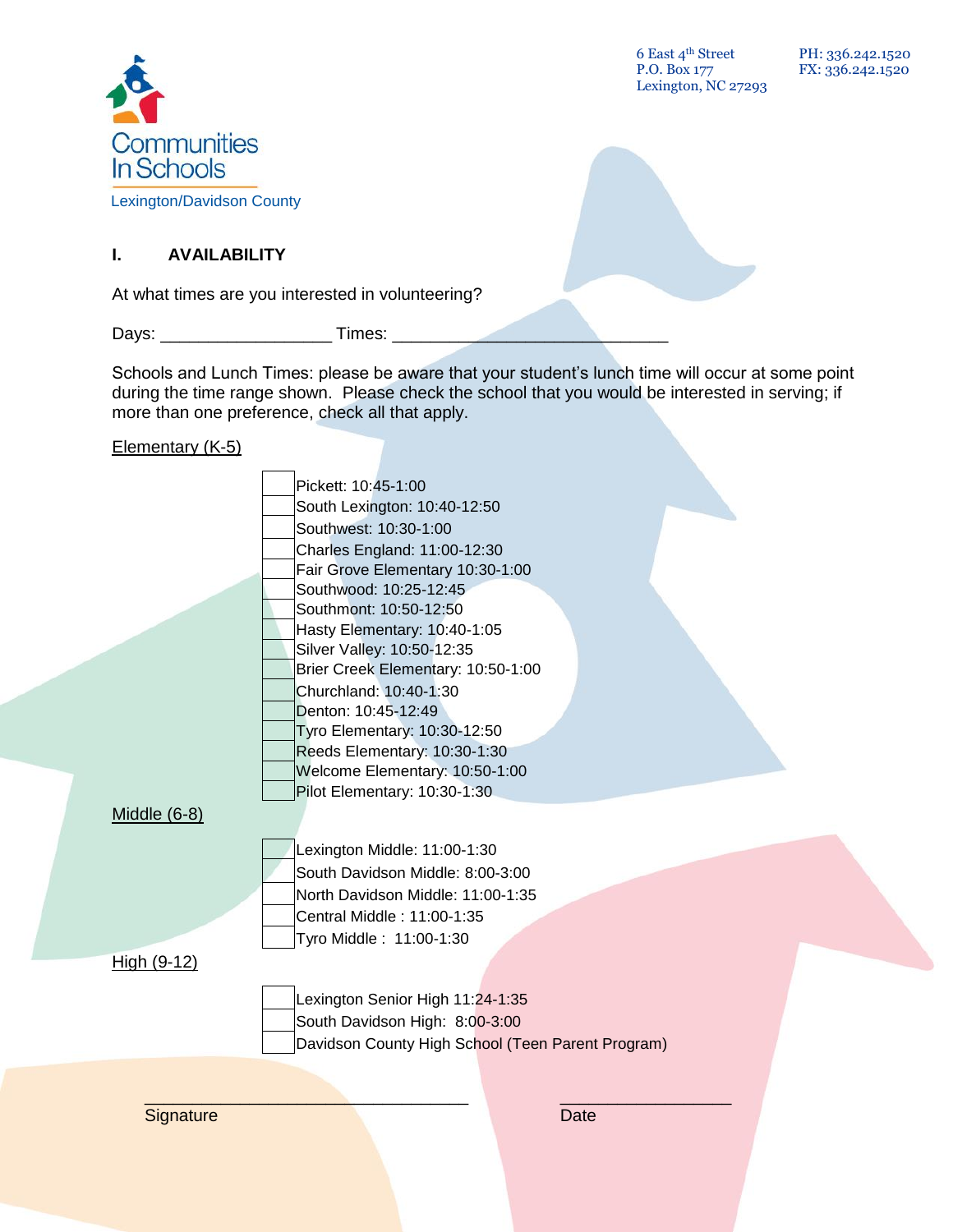

6 East 4th Street P.O. Box 177 Lexington, NC 27293

**MENTOR INTEREST SHEET -** This questionnaire is designed to identify certain characteristics and interests that will help us better match you with a student with shared interests.

 $\mathcal{L}_\text{max}$  , and the contract of the contract of the contract of the contract of the contract of the contract of \_\_\_\_\_\_\_\_\_\_\_\_\_\_\_\_\_\_\_\_\_\_\_\_\_\_\_\_\_\_\_\_\_\_\_\_\_\_\_\_\_\_\_\_\_\_\_\_\_\_\_\_\_\_\_\_\_\_\_\_\_\_\_\_\_\_\_\_\_\_\_\_\_\_\_\_\_\_\_

 $\mathcal{L}_\text{max}$  and  $\mathcal{L}_\text{max}$  and  $\mathcal{L}_\text{max}$  and  $\mathcal{L}_\text{max}$  and  $\mathcal{L}_\text{max}$  and  $\mathcal{L}_\text{max}$  $\_$  , and the set of the set of the set of the set of the set of the set of the set of the set of the set of the set of the set of the set of the set of the set of the set of the set of the set of the set of the set of th  $\mathcal{L}_\text{max}$  and the contribution of the contribution of the contribution of the contribution of the contribution of the contribution of the contribution of the contribution of the contribution of the contribution of the

\_\_\_\_\_\_\_\_\_\_\_\_\_\_\_\_\_\_\_\_\_\_\_\_\_\_\_\_\_\_\_\_\_\_\_\_\_\_\_\_\_\_\_\_\_\_\_\_\_\_\_\_\_\_\_\_\_\_\_\_\_\_\_\_\_\_\_\_\_\_\_\_\_\_\_\_\_

\_\_\_\_\_\_\_\_\_\_\_\_\_\_\_\_\_\_\_\_\_\_\_\_\_\_\_\_\_\_\_\_\_\_\_\_\_\_\_\_\_\_\_\_\_\_\_\_\_\_\_\_\_\_\_\_\_\_\_\_\_\_\_\_\_\_\_\_\_\_\_\_\_

 $\mathcal{L} = \{ \mathcal{L} \mid \mathcal{L} \in \mathcal{L} \}$  , where  $\mathcal{L} = \{ \mathcal{L} \mid \mathcal{L} \in \mathcal{L} \}$  , where  $\mathcal{L} = \{ \mathcal{L} \mid \mathcal{L} \in \mathcal{L} \}$ 

Name:\_\_\_\_\_\_\_\_\_\_\_\_\_\_\_\_\_\_\_\_\_\_\_\_\_\_\_\_\_\_\_\_\_\_\_\_\_\_\_\_\_\_\_\_\_\_\_\_\_\_\_\_\_\_\_\_\_\_\_\_\_\_\_\_\_\_

Sex: Ethnicity: Ethnicity: Birthday:  $\begin{array}{ccccccc} & & & & \end{array}$ 

- 1. What was your favorite subject in school?
- 2. What was your least favorite subject in school?
- 3. As a student, what did you do in your free time? Please list (3) activities:

4. What do you currently do in your free time? Please list three (3) activities:

- 5. As a student, my favorite sport to watch or play was
- 6. Currently, my favorite sport to watch or play is\_\_\_\_\_\_\_\_\_\_\_\_\_\_\_\_\_\_\_\_\_\_\_\_\_\_\_\_\_
- 7. As a student, my favorite music was \_\_\_\_\_\_\_\_\_\_\_\_\_\_\_\_\_\_\_\_\_\_\_\_\_\_\_\_\_\_\_\_\_\_\_\_\_
- 8. Currently, my favorite music is
- 9. One thing that people don't know about me is \_\_\_\_\_\_\_\_\_\_\_\_\_\_\_\_\_\_\_\_\_\_\_\_\_\_\_\_\_\_\_\_
- 10. A personal goal for the future is
- 11. A place that I have never visited in North Carolina but would like to see is \_\_\_\_\_\_\_\_\_\_\_
- 12. One thing I have always wanted to do but never have is
- 13. Three characteristics that are important for a person to have are:
- 14. What do you do for a living?\_\_\_\_\_\_\_\_\_\_\_\_\_\_\_\_\_\_\_\_\_\_\_\_\_\_\_\_\_\_\_\_\_\_\_\_\_\_\_\_\_\_\_\_
- 15. What do you hope to gain by being a mentor? \_\_\_\_\_\_\_\_\_\_\_\_\_\_\_\_\_\_\_\_\_\_\_\_\_\_\_\_\_\_\_\_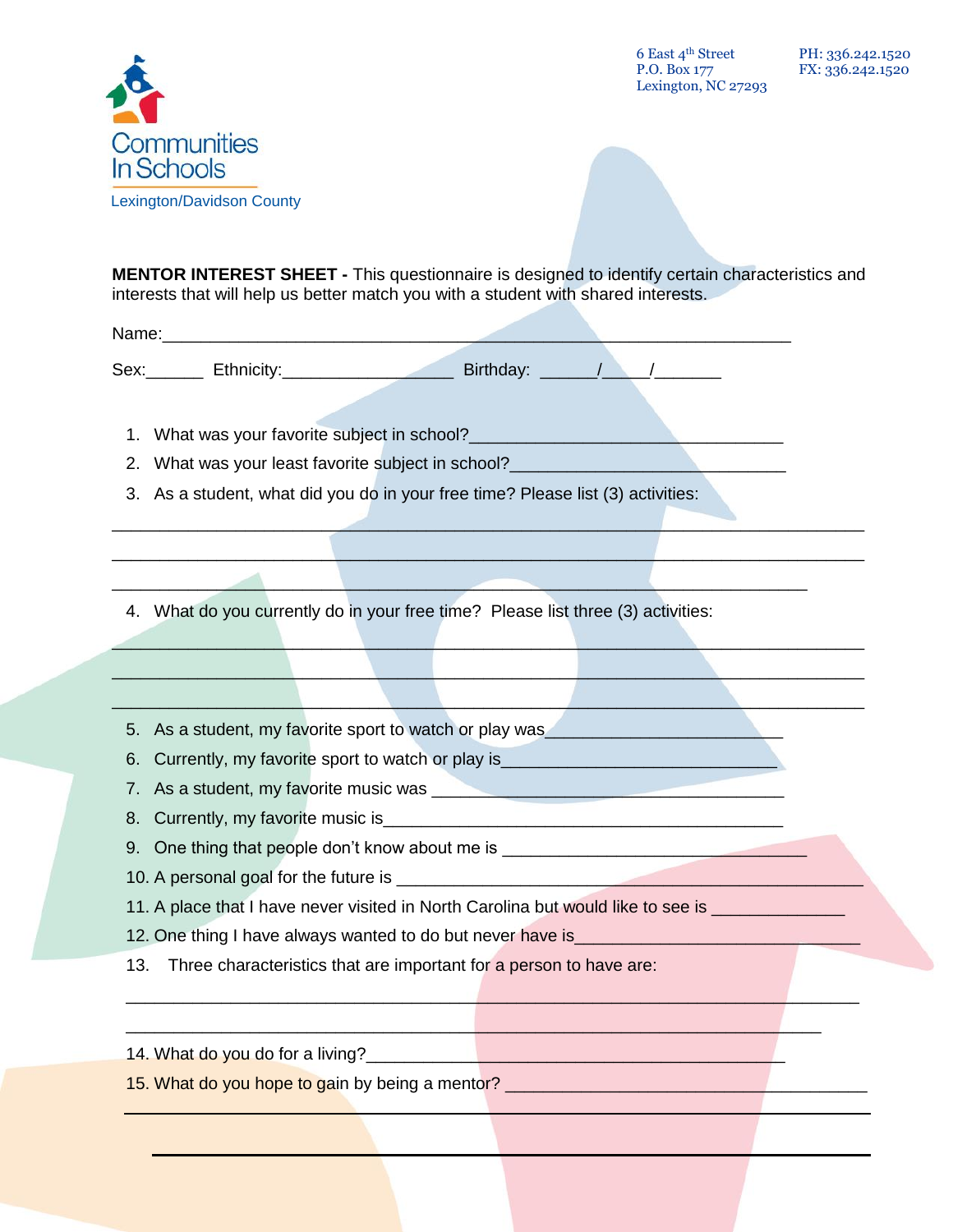

6 East 4th Street P.O. Box 177 Lexington, NC 27293

# **POLICY AND CERTIFICATION REGARDING SEXUAL MISCONDUCT**

#### **Purpose**

Sexual misconduct by any personnel, particularly with a minor, violates human dignity and the mission of Communities In Schools of Lexington/Davidson County. Sexual misconduct, as used in this policy, includes improper sexual conduct with an adult as well as sexual abuse of a minor. The primary purposes of this policy include the safety of children and the integrity of the organization.

#### **Definitions related to Sexual Misconduct**

Sexual Misconduct is the comprehensive term used in this policy and its procedures to include:

- 1. Child sexual abuse.
- 2. Sexual harassment, as defined above.
- 3. Rape or sexual contact by force, threat, or intimidation.

4. Sexual conduct (such as offensive, obscene or suggestive language or behavior, unacceptable visual contact, unwelcome touching or fondling) that is injurious to the physical or emotional health of another.

*Volunteer* is the term used for persons who provide services without benefits. Volunteers within the Communities In Schools program include mentors and lunch buddies.

### **Please complete the following certification:**

I certify, affirm, swear, and say that no civil or criminal complaint, action, and/or charge has/have ever been sustained, filed, or initiated against me for sexual misconduct or defined herein, or as defined in the General Statutes of the State of North Carolina.

 $\mathcal{L} = \{ \mathcal{L} \mid \mathcal{L} \in \mathcal{L} \}$  , where  $\mathcal{L} = \{ \mathcal{L} \mid \mathcal{L} \in \mathcal{L} \}$  , where  $\mathcal{L} = \{ \mathcal{L} \mid \mathcal{L} \in \mathcal{L} \}$ 

Signature Date